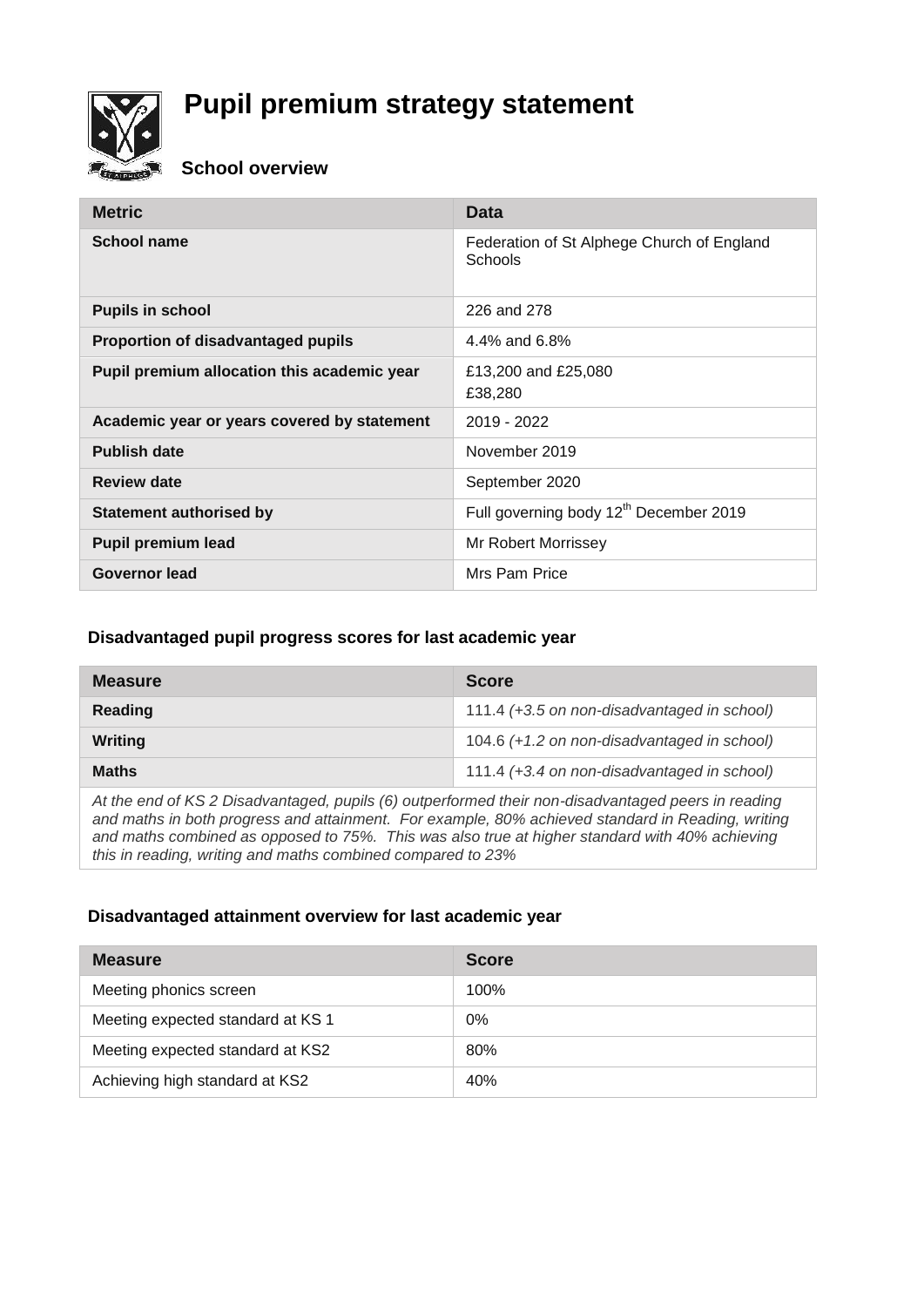# **Strategy aims for disadvantaged pupils**

| <b>Measure</b>                                   |                                                                                                                                                                                                                                                                                                                                                                                   | <b>Score</b>   |
|--------------------------------------------------|-----------------------------------------------------------------------------------------------------------------------------------------------------------------------------------------------------------------------------------------------------------------------------------------------------------------------------------------------------------------------------------|----------------|
| Meeting expected standard at KS1                 |                                                                                                                                                                                                                                                                                                                                                                                   | 91% FFT (high) |
| <b>Meeting expected standard at KS2</b>          |                                                                                                                                                                                                                                                                                                                                                                                   | 76% FFT (high) |
| Achieving high standard at KS2                   |                                                                                                                                                                                                                                                                                                                                                                                   | 18% FFT (high) |
| <b>Measure</b>                                   | <b>Activity</b>                                                                                                                                                                                                                                                                                                                                                                   |                |
| Priority 1                                       | Close achievement gap at the end of KS 1                                                                                                                                                                                                                                                                                                                                          |                |
| Priority 2                                       | Ensure all children have the knowledge, self-belief and cultural<br>capital they need to succeed in life.                                                                                                                                                                                                                                                                         |                |
| Barriers to learning these priorities<br>address | Curriculum design – previous undue focus on English and<br>Maths. Timetabling has inhibited Very small numbers of<br>disadvantaged pupils in Years 2 and 6 can distort data (i.e.<br>there can be between 4 to 6 pupils, there can be less.)<br>Ensuring teaching staff use evidence based whole class<br>teaching interventions.<br>Ensuring additional interventions are SMART. |                |
| Projected spending                               | £15,000                                                                                                                                                                                                                                                                                                                                                                           |                |

### **Teaching priorities for current academic year**

| Aim                     | Target                                                            | <b>Target date</b> |
|-------------------------|-------------------------------------------------------------------|--------------------|
| Progress in Reading     | Achieve national average progress scores in<br>KS <sub>2</sub>    | Sept 2021          |
| Progress in Writing     | Achieve national average progress scores in<br>KS <sub>2</sub>    | Sept 2021          |
| Progress in Mathematics | Achieve national average progress scores in<br>KS <sub>2</sub>    | Sept 2021          |
| Other                   | Improve attendance of disadvantaged pupils to<br>national average | Sept 2021          |

### **Targeted academic support for current academic year**

| <b>Measure</b>                                   | <b>Activity</b>                                                                                                  |
|--------------------------------------------------|------------------------------------------------------------------------------------------------------------------|
| <b>Priority 1</b>                                | Purchase additional books to ensure reading books match<br>phonics taught (EYFS and KS 1).                       |
|                                                  | Buy and embed use of Accelerated reader across KS 2 to<br>increase reading fluency, comprehension and pleasure.  |
| Priority 2                                       | Buy and embed use of Dynamo maths to identify gaps in maths<br>and targeted next steps.                          |
| Barriers to learning these priorities<br>address | Encouraging wider reading and providing catch up in maths -<br>often areas of weakness for disadvantaged pupils. |
| Projected spending                               | £15,000                                                                                                          |